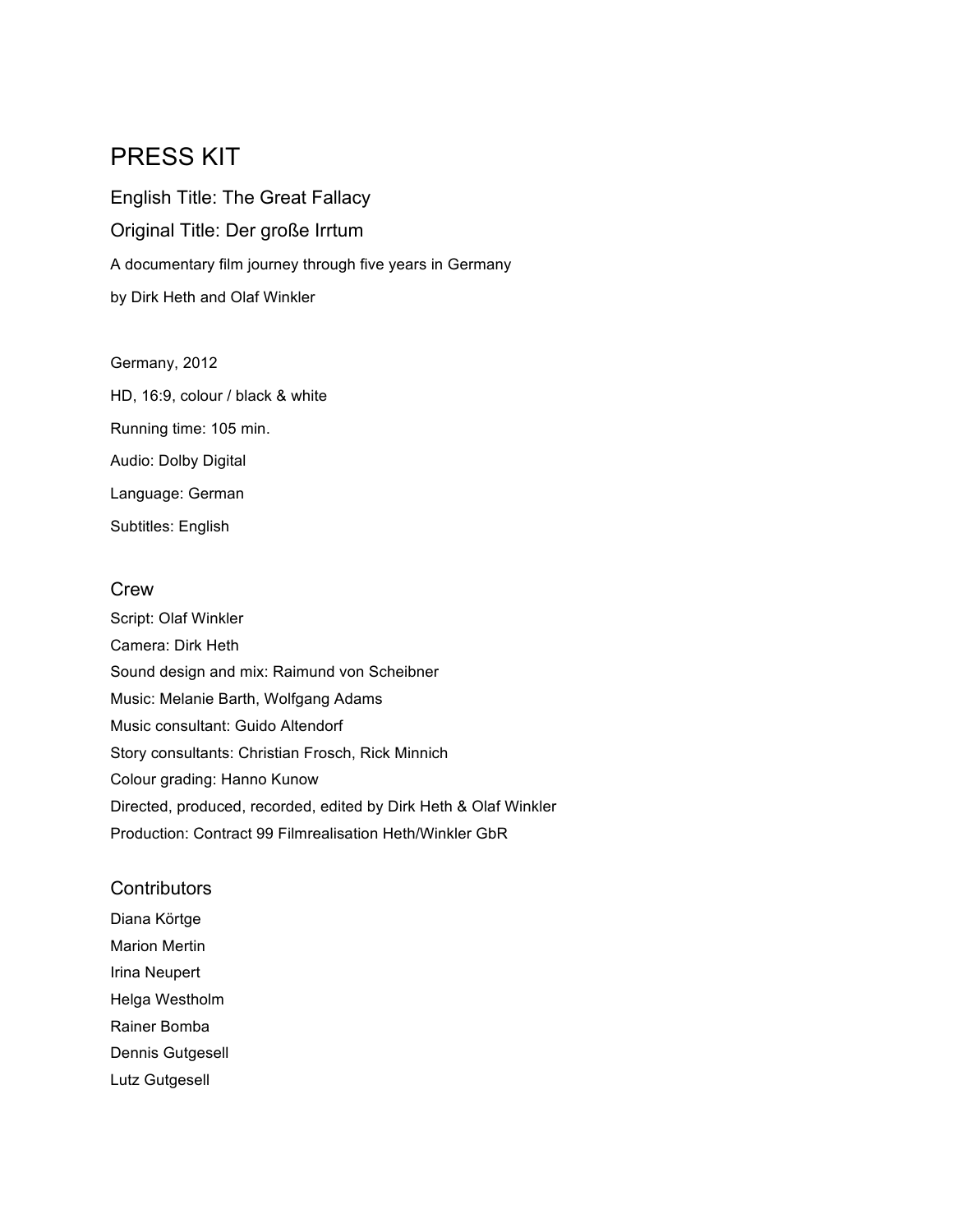Funders DEFA Foundation **RKM** Medienboard Berlin-Brandenburg Filmbüro Mecklenburg-Vorpommern Filmwerkstatt Kiel

#### Synopsis

While searching for a new film project, a cameraman stumbles upon a peculiar point of view: the "market value of human beings." Spurred on by curiosity, he follows the dilemma of three women with a marginal "market value," as well as two politicians who are fighting their way through bureaucratic windmills in their search for pragmatic solutions. The cameraman believes to have found a vision which could change society. But by now, he has become afflicted himself and finds himself confronted with one of life's great fallacies ... A cinematic travelogue through five years in Germany – a time capsule addressed to the cameraman's children to open one day as adults.

#### Long Synopsis

In order to 'belong' to society, it is generally understood that we must squeeze ourselves through the narrow eye of a needle: In exchange for an income, we are continually obliged to exercise the 'market value' of our capabilities.

A traveling cameraman and father of three observes what happens when human skills no longer command a market value. What then? In his quest for an answer, he stumbles upon an experiment called 'civil work' and a somewhat different vocation – the 'civil worker'.

With skeptical ardour, the cameraman follows the 'civil work' project and its chief proponent Rainer Bomba (43) during their long journey through the system. Along the way, he revisits people from his previous film, who live in a town many considered doomed. He follows a civil worker, a freelancer, a 1 Euro worker and a volunteer employer, as well as a jack of all trades and his son – a passionate local politician in search of solutions similar to 'civil work' …

Meanwhile, the cameraman has long since become afflicted himself, and finds himself confronted with one of life's great fallacies …

A cinematic travelogue through Germany from 2007-2011 – a time capsule addressed to the cameraman's children to open one day as adults.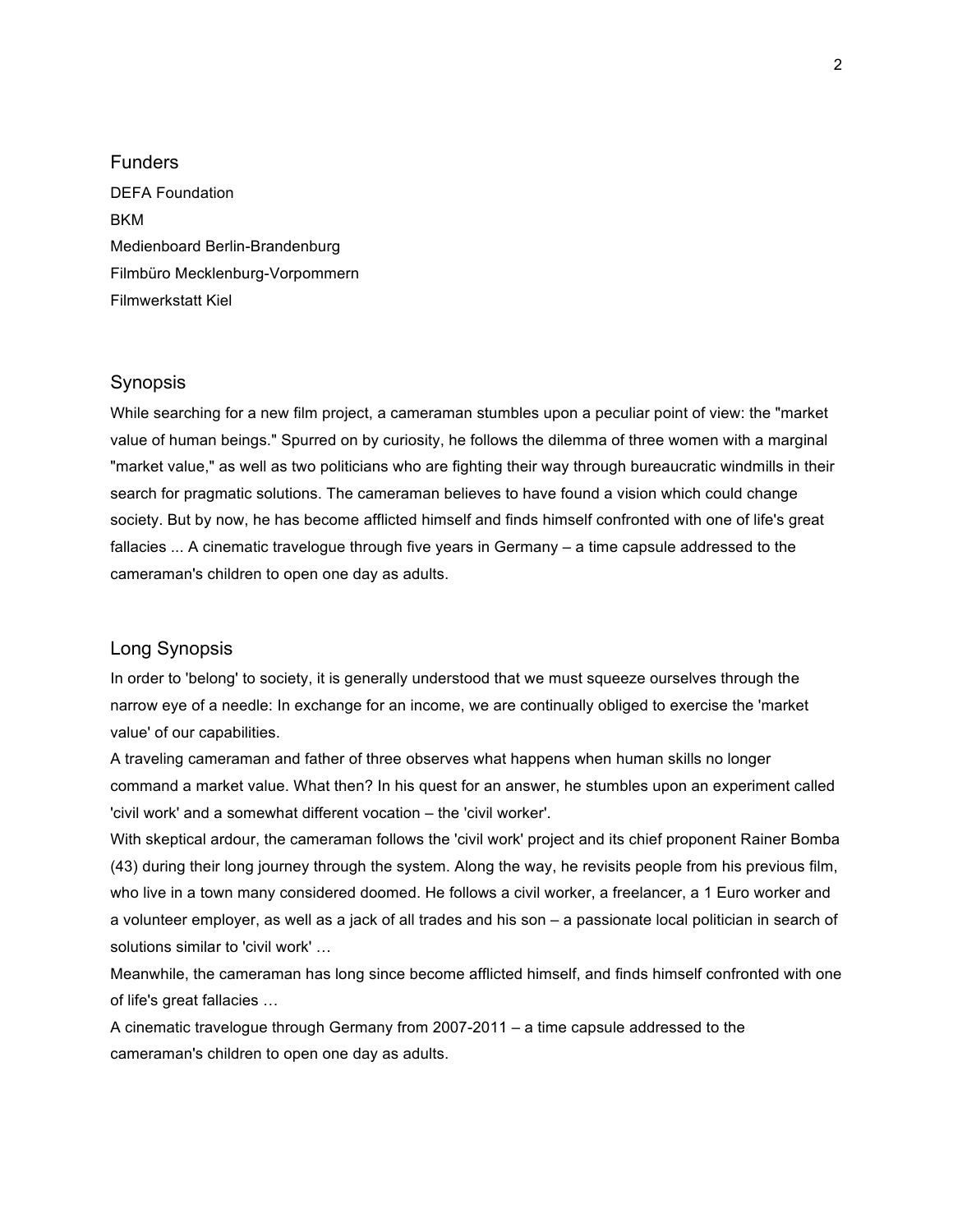#### **Chapters**

#### Prologue

- 1 Reunion in Eggesin
- 2 The Island of Excess
- 3 The Restless Ones
- 4 The Power of Ideas
- 5 The Long Haul
- 6 What Really Matters
- 7 The Higher Level
- 8 Working on Getting Work
- 9 A Strange Loop

Epilogue: The Story of a King

### Quotations from the film

"Then there are those who are unskilled or have mismatched skills … and the market says: Your value is zero. We don't need you." (Dennis, the mayor)

"We could use citizen labour to set up theatres, operate swimming pools, movie theatres, libraries. We could expand in that direction. These areas have really suffered the past few years." (Rainer, the labour market politician)

"It's total nonsense to say we're preparing people for the mainstream labour market, and getting them ready for Europe. Those are just goals concocted in some politburos. If you ask kids today what they want to be, they say: a Hartz IVer [live off the dole]. (Lutz, the great improviser)

"Create a crisis and miracles can happen if you want to get over it. It means positive changes because you're the one in charge." (Marion, self-employed)

"I want a full-time job, a real job … That's what I'd like for me and my kids." (Diana, the citizen labourer)

"My dream job? I don't know. Not any more." (Irina, the 1-Euro worker)

"Irina was lucky that I fought for her to stay. And that she's going to be a supervisor. Supervisors get 1.50 Euro/hour." (Frau Westholm, director of the local history parlour)

"I'd been on the lookout, waiting for a miracle to happen. And I could be free of the burden of scrambling for a market value. But I realize this moment isn't going to come during my lifetime." (the cameraman)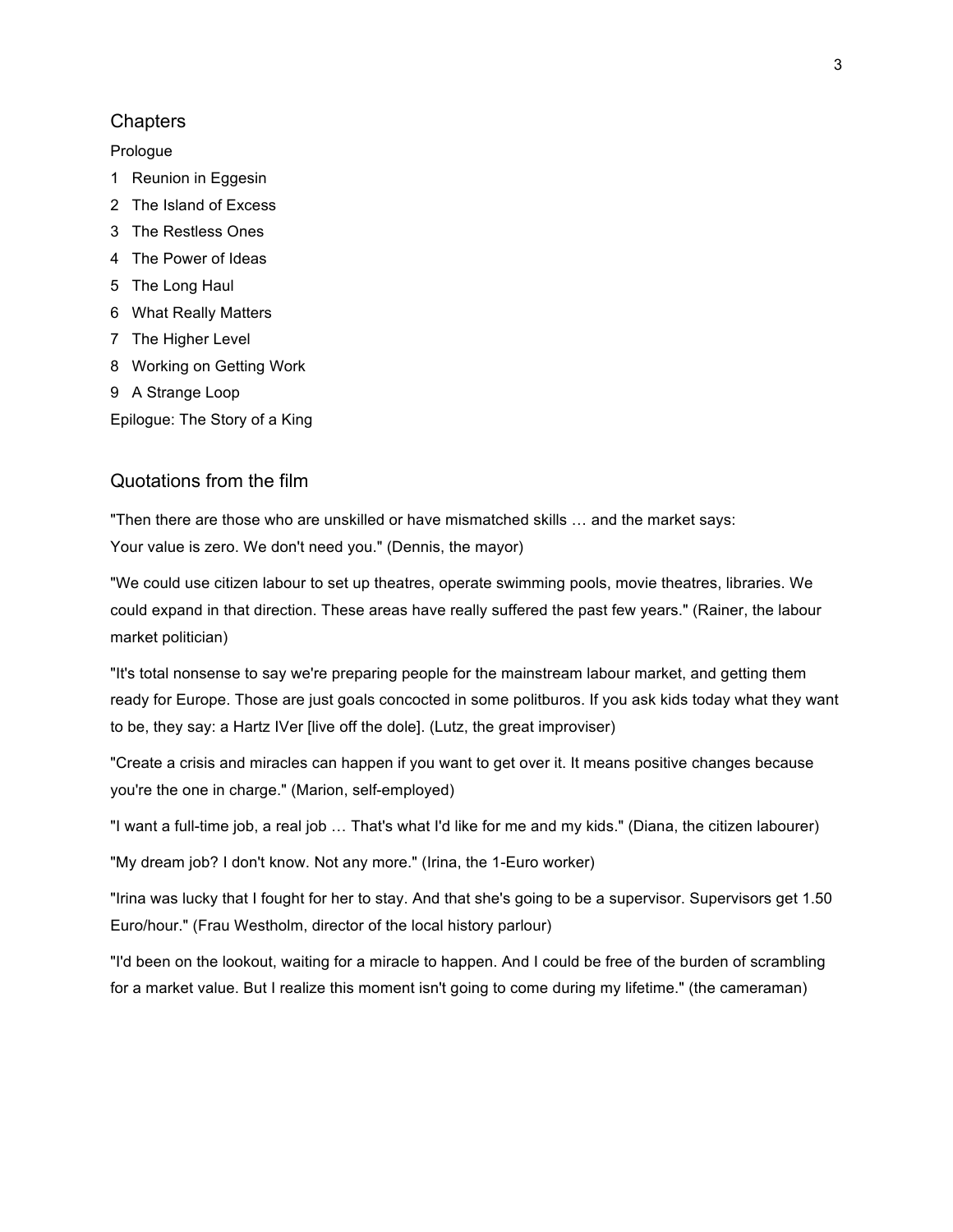#### Beyond the Market Society - Directors' comments

The Polish poet Wislawa Szymborska once wrote: "We call it a grain of sand / But it calls itself neither grain nor sand. / It doesn't need this general, / special, temporary / constant, supposed / or proper name. / Our glances and touches mean nothing to it. / It feels neither seen nor moved." Something similar could be written about the "market value of human beings." Nearly everyone today is familiar with this emotional reality, or whatever one chooses to call it, and experiences it differently with various consequences.

When we completed our film "Eggesin … Maybe" in 2005, we saw the small German town we portrayed, Eggesin, as a symptom of the severe crisis emerging in our economic system. Amputated from its largest employer, the community was left to fend for itself. Despite their efforts to make the best of the situation, the townspeople seemed to be succumbing to a process of bitter disillusionment. Their own strengths appeared to be weaker than they had expected and high politics more helpless than they had presumed. The city's downsizing and disintegration process seemed unstoppable. Powerless, we experienced together with the committed townspeople how the ruthless paradigm of unconditional marketability threatened to devour an intact city, where the unemployed sat around bursting with (bizarre) ingenuity. Something new seemed to be emerging: a parallel society where an increasingly unemployed and subsidized, but by no means idle, civil society was developing its own culture and mentality apart from the marketplace and economic growth. Still stigmatised by unemployment and inferiority complexes, the townspeople engaged in work for themselves and for their community (i.e. in clubs, volunteer work, neighbourly help). This citizen labour neither generated an income for the people, nor did its potential appear to attract any serious attention on a social or political level.

Newly sensitized, we began searching for traces of alternative ideas to the paradigm of absolute marketability which promised to be politically feasible. In Eggesin and Saxony-Anhalt, in the economicallystrapped eastern part of Germany, we came across two similar projects. Patiently we followed their ups and downs between euphoria and skepticism, only to see them be undermined by the currently incontestable paradigm of market value. This "market value" seemed like a mystical figure which directly or indirectly seized everything in its path, inhibiting every new form of work.

At the same time, we made a sobering observation about our political landscape: it is filled almost exclusively with debates about income. The downside of (nearly) every form of income – work – is rarely discussed, however. So what exactly is it? Why, whenever the discussion turns to meaningful work – if it does at all – do we always immediately give the word to the treasurer: Who's going to pay for it? Are these income debates another symptom of an impoverished concept of labour? The paradigm of market value appears brazen and set in stone …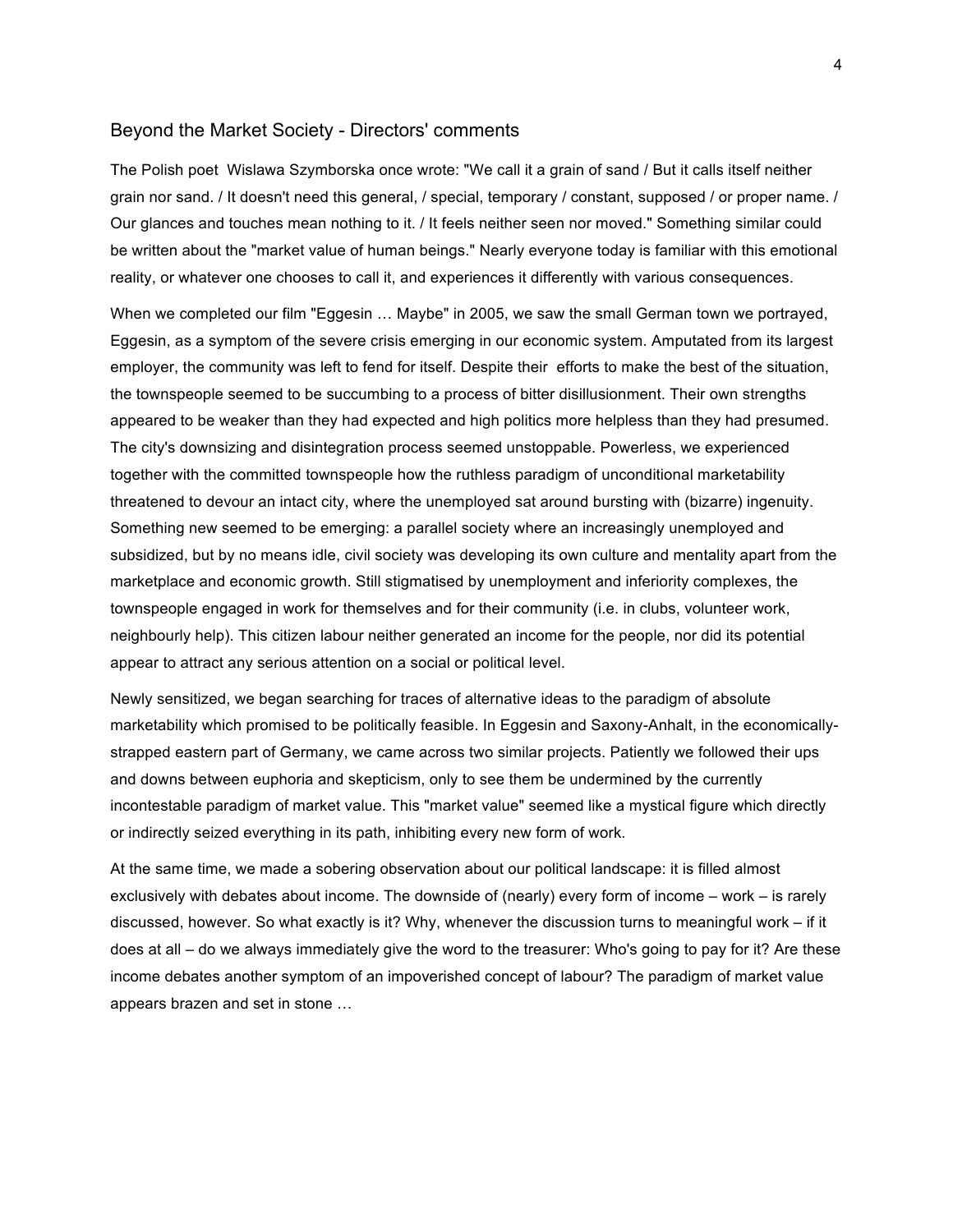### The Directors

#### Dirk Heth

Born in Leipzig, Germany (GDR) in 1966. Married, three children, lives in Berlin. Worked as a floorman, meterman, delivery man. Military service. Camera assistant for GDR Television. Cinematography studies at the HFF "Konrad Wolf" in Potsdam-Babelsberg. Since 1996 freelance cameraman, producer and teacher. 2002-2007 staff member in the cinematography department at the HFF "Konrad Wolf."

#### Olaf Winkler

Born near Potsdam, Germany (GDR) in 1963. Three years of military service. Student of Marxism-Leninism in Leipzig when the Berlin Wall came down. Telegramm messanger, newspaper carrier, fee collector, sociologist. Dramaturgy studies at the HFF "Konrad Wolf" in Potsdam-Babelsberg. Local journalist. Since 1997, freelance dramaturge, editor and scriptwriter. Father of three chidren.

#### Joint projects

- "Indian Diary" 14 reports for ORB Children's television, 1998/1999
- "Indian Miniatures" 9 reports for ORB/MDR, 1999-2001
- "Eggesin The End of a Garrison Town" TV documentary for NDR, 2003
- "Eggesin … Maybe" feature documentary, Filmkombinat Nordost, 2005
- "The Great Fallacy" feature documentary, contract 99 Filmrealisation, 2012

#### **Festivals**

|                                                                                                                                       | 15th DokumentArt Neubrandenburg ("Films from Mecklenburg-Pommerania")<br>49th International Documentary Film Festival Leipzig (German competition) |
|---------------------------------------------------------------------------------------------------------------------------------------|----------------------------------------------------------------------------------------------------------------------------------------------------|
|                                                                                                                                       |                                                                                                                                                    |
| 28th Film Festival Max Ophüls Prize, Saarbrücken ('Heimatfilme' section)                                                              |                                                                                                                                                    |
|                                                                                                                                       |                                                                                                                                                    |
| Film tour "The Day After Tomorrow" / Film Festival of the "Aktion Mensch!"                                                            |                                                                                                                                                    |
| 55th International Leipzig Festival for Documentary and Animated Film<br>- Peaceful Revolution Foundation Film Award 'Leipziger Ring' |                                                                                                                                                    |
|                                                                                                                                       |                                                                                                                                                    |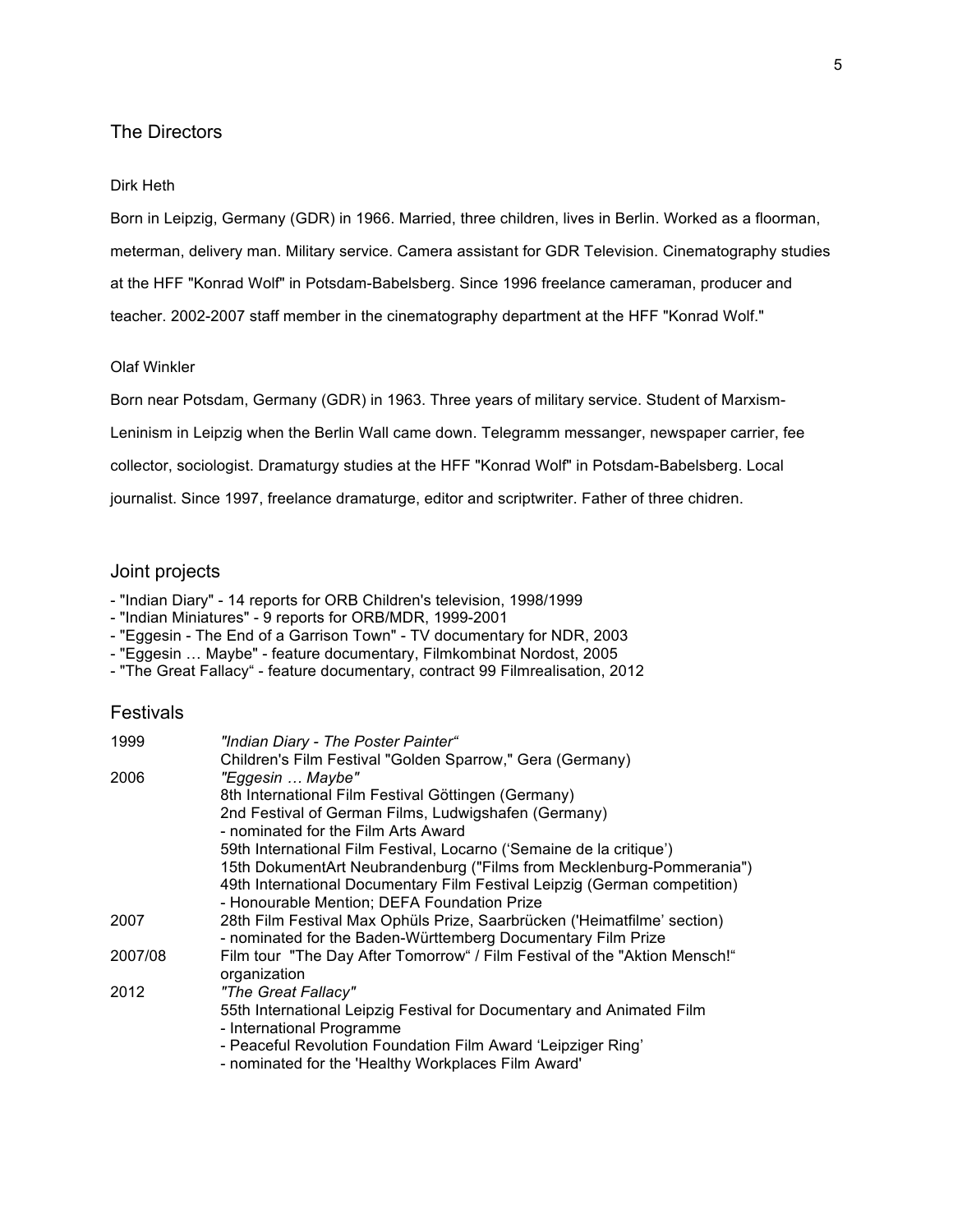### **Contact**

contract 99 GbR Filmrealisation Heth / Winkler Teltower Straße 15 D-14109 Berlin Germany

Dirk Heth Mobile: +49-172-380 84 17 dirk.heth@arcor.de

Olaf Winkler Mobile: +49-160-324 92 62 post@olafwinkler.info

www.contract99.de/der-grosse-irrtum www.facebook.com/IrrtumFilm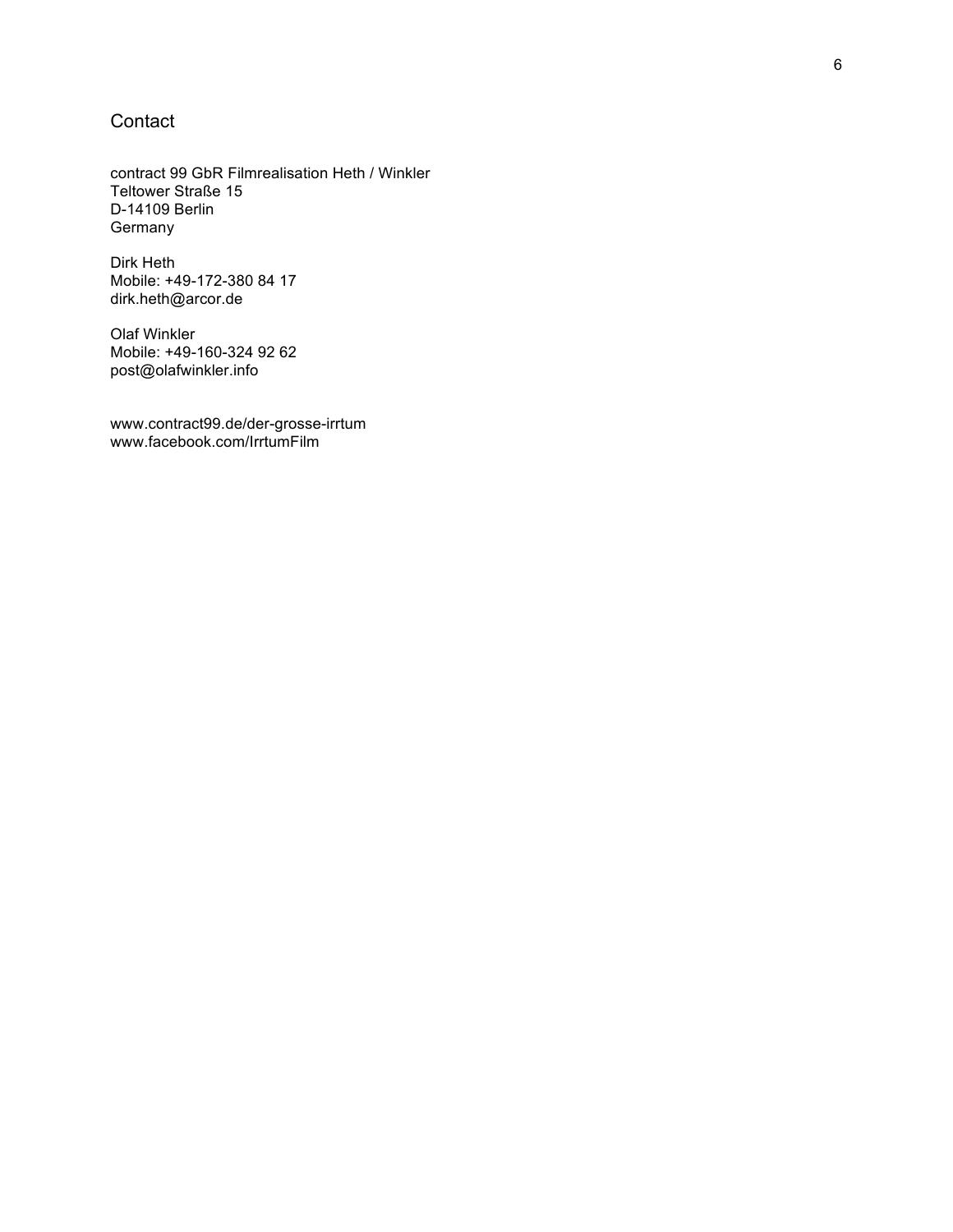### APPENDIX 1 - CIVIL WORK

### The Civil Work Project

The "Civil Work" project which the film follows was based on a four-tiered process:

- 1. Re-activation and profiling of all unemployed persons in a certain administrative district
- 2. Whenever possible: temporary placement in the primary labour market
- 3. Completion of lacking qualifications through continuing education, etc.
- 4. Civil work for everyone else who could not be placed in the primary labour market

The project began in 2006 with the placement of 20 civil workers at the Magdeburg Lebenshilfe gGmbH – a workshop for handicapped people. It continued in the small towns of Barleben, Bad Schmiedeberg, Kelbra, Gerbstedt and Hecklingen in Saxony Anhalt and in the town of Schmölln in Thuringia. The unemployment rate sank considerably, often by more than fifty percent. Under the name "Job Perspective Plus," the project continued in three Bavarian cities (Weiden, Hof und Coburg).

Municipalities, employment agencies and job centres jointly canvassed for civil work jobs. These could be only so-called "extra" positions which were in the "public interest." A catalogue of criteria ("Seal of Quality Civil Work") differentiated these jobs from so-called "regular employment."

Particularly eye-catching from our perspective: the enormous tempo of this process (2-3 months), increased advisory activities, partially mobile teams of placement officers, proper employment contracts for civil workers, a 30-hour week, paid holidays. The unemployment benefits of a "Hartz IV" recipient were basically transformed into a civil worker salary. But this reallocation of funds had some interesting legal snares. The greatest effect: "unsanctioned workers" who had been receiving unemployment benefits stopped registering themselves as unemployed.

The civil workers we met were happy about the opportunity to work despite the low wages. The political failure to put through indefinite civil work positions in municipalities had a demotivating effect on them, however. In 2010, the civil work project went nationwide, but with several alterations, most notably the restriction to three years. This job scheme is scheduled to run out in 2014. According to the Federal Office of Administration (BVA), 98% of the civil work positions which have been offered so far have been filled.

For more information about the civil work project, we recommend the following sources:

- German Wikipedia article – this provides a good overview of the concepts behind the term "civil work" as well as a good bibliography on the topic (http://de.wikipedia.org/wiki/Bürgerarbeit)

- Documents from the Federal Employment Agency (http://www.arbeitsagentur.de) - available in English

- www.bva.bund.de (Newsletter zur Bürgerarbeit - German only)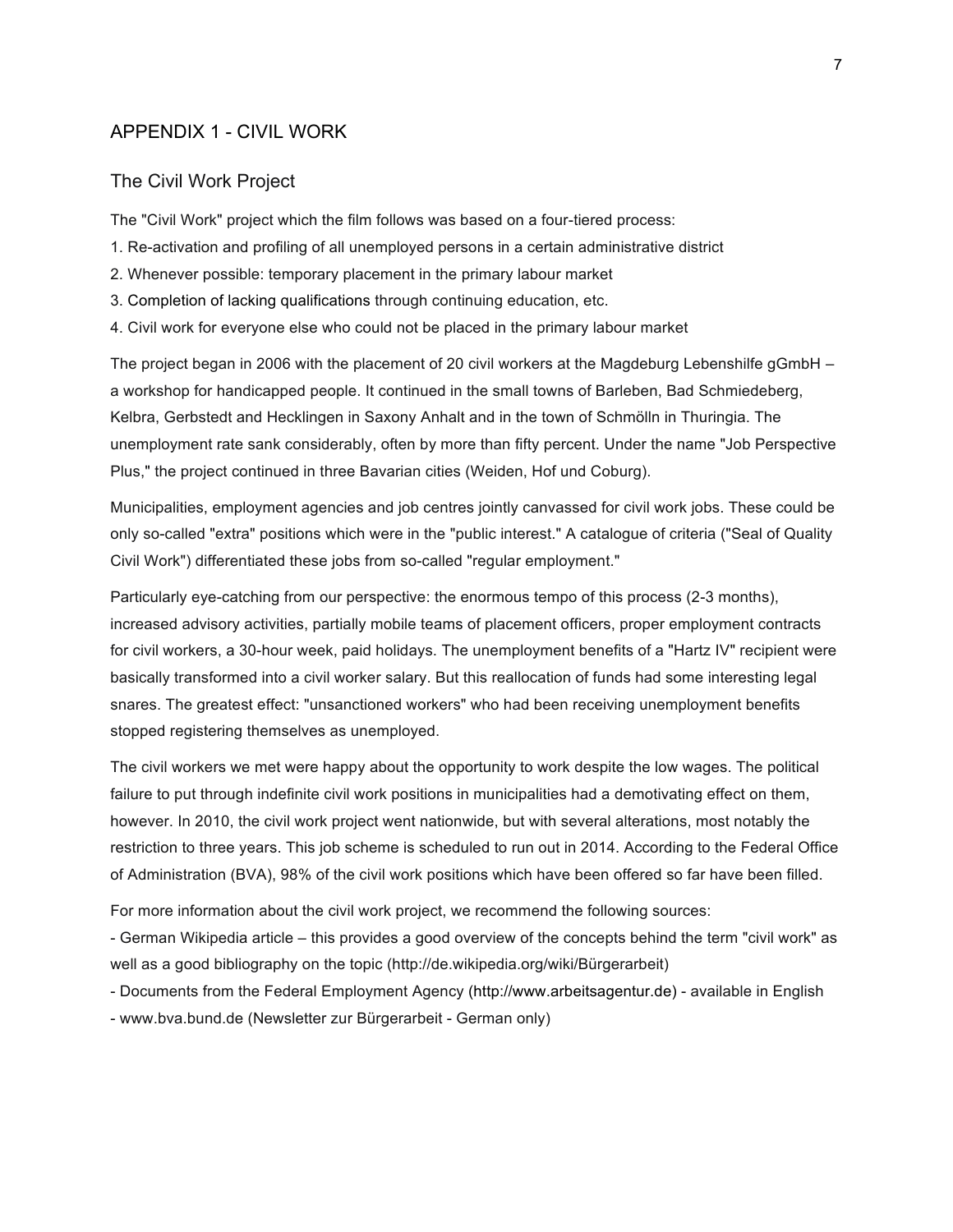### Civil Work-ABC

#### Unemployment

(Term defined in Germany according to articles §§ 16 und 119 SGB III) – An unemployed person is someone who a) is not currently employed, has employment of less than 15 hours/week or is temporarily employed; b) is utilizing the placement efforts of the Federal Employment Agency to search for employment subject to social insurance contributions; c) is registered as unemployed at the Federal Employment Agency; d) is striving to end their unemployment ("making efforts of one's own").

#### Levels of Care

A term used to describe the so-called "integration progress of an unemployed, employable, needy person" into the primary labour market. The levels of care are as follows: IF – far from integration: needs help and care; IG – needs stabilisation; IK – has special needs; IN – nearly integrated; I – integrated but still needs support.

### Volunteer Work

Work which is exclusively for the public good and which does not follow any commercial goals.

#### Multiple Placement Obstacles

A term which describes the accumulation of obstacles which are preventing an unemployed person from becoming integrated into the primary labour market. The primary placement obstacles are: health restrictions, advanced age, lack of mobility, child-rearing, long-term unemployment, caring for relatives, immigrant background, lack of education and/or training, and insufficient language skills. It is said that each additional risk reduces the chance of placement by one half.

#### Non-Profit Sector (Third Sector)

All organisations which belong to neither the public nor the commercial sphere. Non-profit does not mean the lack of a profit orientation, but merely that the organisation re-invests its profits in its operations (not for profit) rather than paying them out to its members. The two most important kinds of non-profit organisations are internal labour organisations (which serve primarily their own members) and external labour organisations (which offer their services primarily to clients from outside the organisation). (http://www.socialinfo.ch/cgi-bin/dicopossode/show.cfm?id=141). In Germany, the percentage of jobs in the non-profit sector is estimated at 4.6% of the total employment.

#### Civil Work Wages

During the period when we intensely followed civil work developments (2007-2009), the net monthly wages of civil workers was between 675 and 950 Euros for a 30-hour work week with 21 days of paid vacation per year.

#### Work Additionality

Jobs which would normally not be done or not done during this time or to this extent.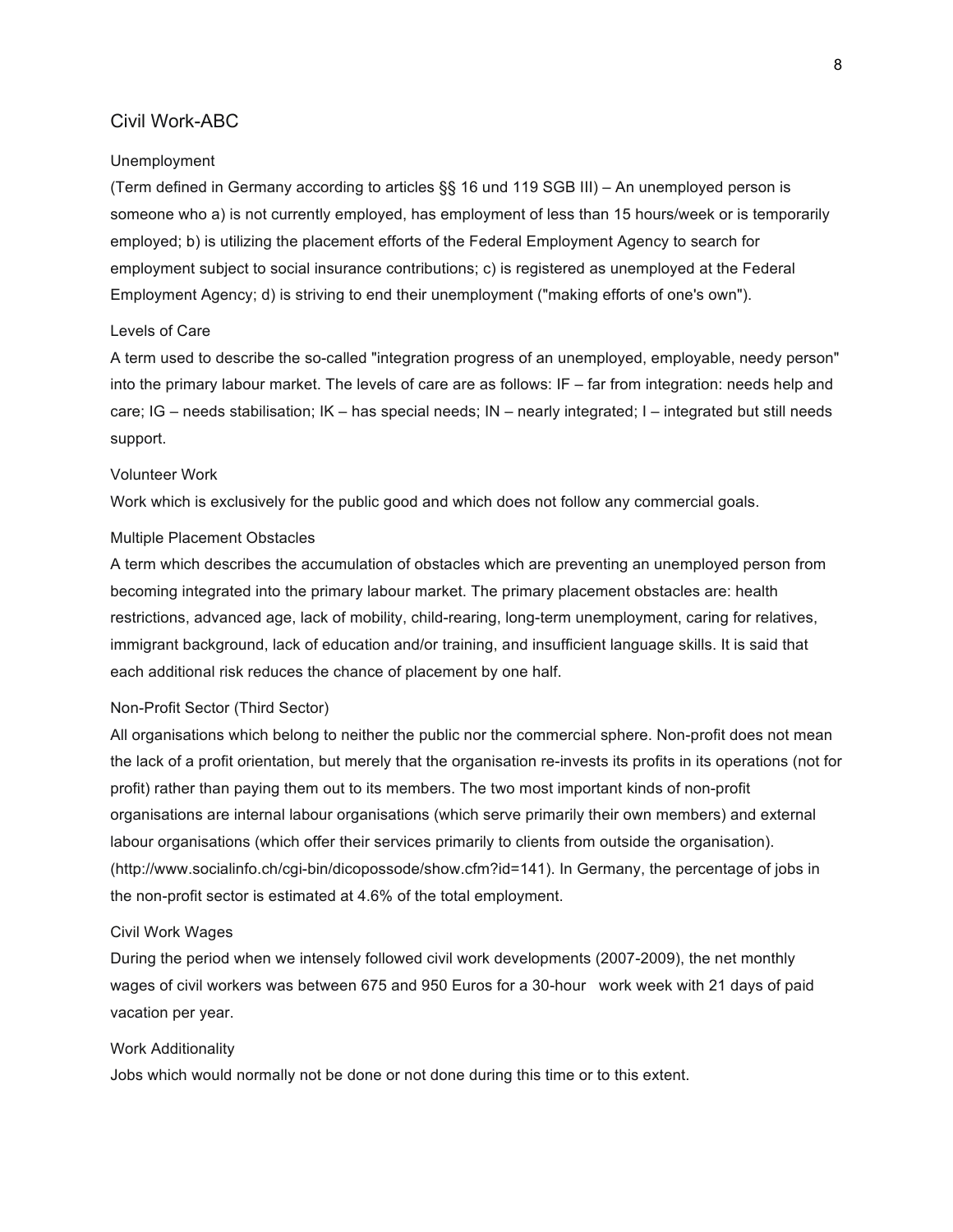### For Example

There were many discussions about separating civil work from the primary labour market. Civil work may not replace any real or potential income-producing jobs in a regionally delimitable "market," but may be only "supplemental" or "volunteer." The project makers created a "Seal of Quality" which not only listed delimitable criteria but also offered a catalogue of exemplary jobs:

- order and cleanliness in the public space
- work in tourism infrastructure
- assistance in local clubs and associations
- supporting volunteer tasks at the local level
- jobs in independent cultural work
- support for the regional offices of the Department of Heritage and Archaelogy
- measures for environmental, landscape, nature and animal protection
- care of the elderly
- assistance and support of persons with disabilities
- jobs in child-care and youth work

- practical assistance in social care (assisting immigrants, the homeless, addicts, delinquents, and helping in information centres)

### An Historical View of Civil Work

While subtitling the film, our translator Rick Minnich was faced with the challenge of how best to translate the term "Bürgerarbeit" into English – as "citizen labour" or "civil work"?

Rick pointed out an interesting historical connection: the "New Deal" in the USA during the 1930s – the massive economic and social reforms undertaken to combat the effects of the Great Depression (1928- 30). One of the key governmental institutions of these reforms was the Works Progress Administration (WPA) – a job creation agency for the unemployed (citizens without a market value). The agency provided paid employment to impoverished artists and intellectuals, who worked on non-profit projects. Renowned writers such as John Steinbeck, Nelson Algren and Saul Bellow were among those employed by the agency. The term "civil work" was used to describe this kind of employment. The outbreak of World War II along with the subsequent boom in the arms industry and increased demand for troop reinforcements quickly decreased the unemployment rate and ushered in the demise of the WPA.

Another historical trace can be found in volume 3 of Karl Marx's "Das Kapital" (MEW 25, p. 142). Here the "Public Works Act" is mentioned in a short passage about the cotton crisis of 1861-65. From our novice academic perspective, it seems that an historical connection should be drawn when it comes to the topics of "workfare," "welfare," and universal basic income ...

By the way, we decided to translate "Bürgerarbeit" as "civil work."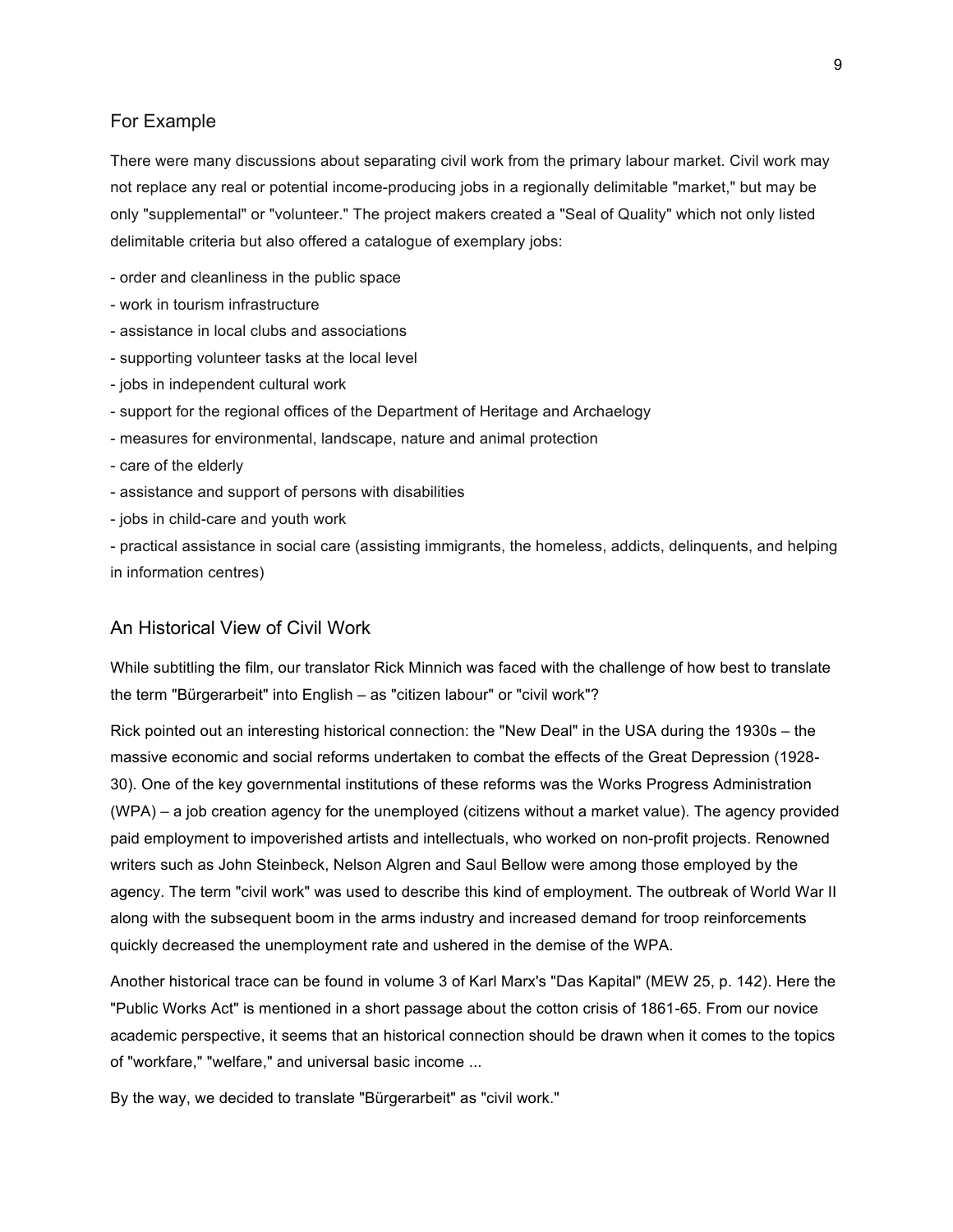### Civil Work Expanded

To the best of our knowledge, the first descriptions and considerations of the "civil work" phenomenon date back to the writings of sociologist Ulrich Beck from the 1980s. In his book "The Brave New World of Work" (2000), Beck expands the term and places it within an alternative-supplementary, European context – as a response to the the market society crisis.

His thoughts extend beyond the currently practiced "civil work" which we observed. Beck is not concerned with the (administrative) replacement of gainful employment, but with freely chosen and self-responsible civil work which would be financed by a universal basic income and integrated into a network of municipalities and initiatives.

He thus formulates a kind of farewell to the "gainful employment monopoly," which could provide a fluid transition from gainful employment to civil work, in which both social forms could co-exist side by side – the "working civilian" and the "civil worker."

We sympathize with these positions.